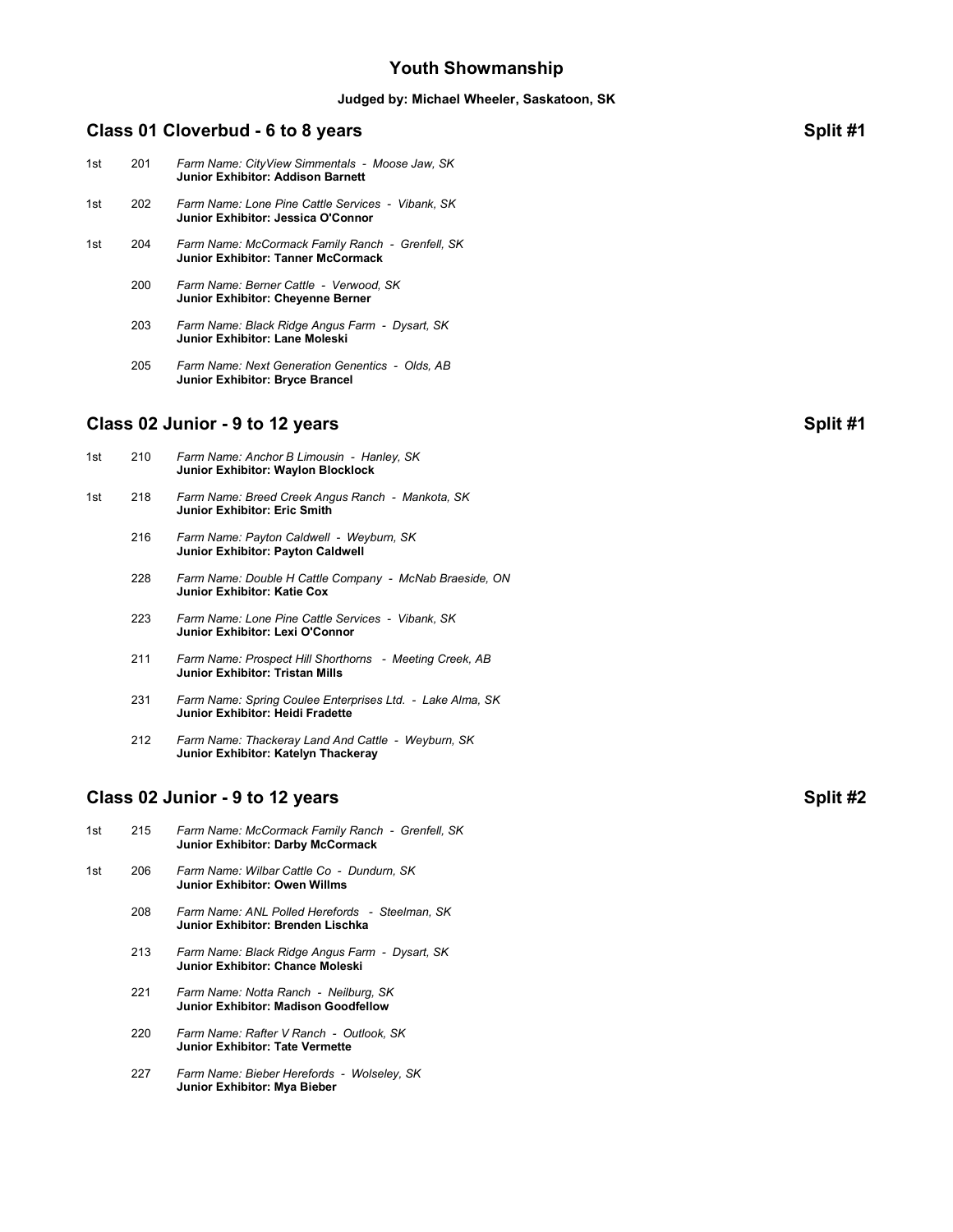### **Class 02 Junior - 9 to 12 years Split #3**

| 1st | 224 | Farm Name: Cinder Angus - County Of Barrhead, AB<br>Junior Exhibitor: Tavianne Yoder     |
|-----|-----|------------------------------------------------------------------------------------------|
| 1st | 214 | Farm Name: South View Ranch - Ceylon, SK<br>Junior Exhibitor: Korbyn Kaufmann            |
|     | 209 | Farm Name: ANL Polled Herefords - Steelman, SK<br>Junior Exhibitor: Cayden Lischka       |
|     | 230 | Farm Name: Charlton Farms Ltd - Weyburn, SK<br>Junior Exhibitor: Jade Charlton           |
|     | 226 | Farm Name: Bieber Herefords - Wolseley, SK<br>Junior Exhibitor: Raya Bieber              |
|     | 229 | Farm Name: Charlton Farms Ltd - Weyburn, SK<br>Junior Exhibitor: Andrew Charlton         |
|     | 225 | Farm Name: CityView Simmentals - Moose Jaw, SK<br><b>Junior Exhibitor: Brody Barnett</b> |
|     | 207 | Farm Name: Freyburn Angus Farms - Oxbow, SK<br>Junior Exhibitor: Joran Frey              |

 217 *Farm Name: Next Generation Genentics - Olds, AB* **Junior Exhibitor: Blake Brancel**

### **Class 03 Junior Youth Showmanship Champion**

| 1st | 224 | Farm Name: Cinder Angus - County Of Barrhead, AB<br>Junior Exhibitor: Tavianne Yoder         |
|-----|-----|----------------------------------------------------------------------------------------------|
| 2nd | 215 | Farm Name: McCormack Family Ranch - Grenfell, SK<br><b>Junior Exhibitor: Darby McCormack</b> |

## **Class 04 Intermediate - 13 to 15 years Split #1**

- 1st 232 *Farm Name: Berner Cattle Verwood, SK* **Junior Exhibitor: Kylie Berner**
	- 248 *Farm Name: Stu Byman Wadena, SK* **Junior Exhibitor: Adrian Byman**
	- 241 *Farm Name: JSJ Livestock Hartney, MB* **Junior Exhibitor: Aidan Jasper**
	- 257 *Farm Name: NCX Polled Herefords Vegreville, AB* **Junior Exhibitor: Gabrielle Cheremshynski**
	- 254 *Farm Name: Northern Light Simmentals Rossburn, MB* **Junior Exhibitor: Cody Carson**
	- 252 *Farm Name: T&S Farms Rose Valley, SK* **Junior Exhibitor: Megan Hunt**
	- 240 *Farm Name: Thackeray Land And Cattle Weyburn, SK* **Junior Exhibitor: Mason Thackeray**
	- 259 *Farm Name: Wingello Cattle Co. Outlook, SK* **Junior Exhibitor: Chase Bruynooghe**

## **Class 04 Intermediate - 13 to 15 years Split #2**

| 1st | 236 | Farm Name: Anchor B Limousin - Hanley, SK<br>Junior Exhibitor: Colt Blacklock      |
|-----|-----|------------------------------------------------------------------------------------|
| 1st | 253 | Farm Name: Cinder Angus - County Of Barrhead, AB<br>Junior Exhibitor: Brynne Yoder |
| 1st | 249 | Farm Name: Jackson Corner - Caledonia, ON<br>Junior Exhibitor: Jackson Corner      |
|     | 238 | Farm Name: Anchor B Limousin - Hanley, SK                                          |

**Junior Exhibitor: Riley Bohrson**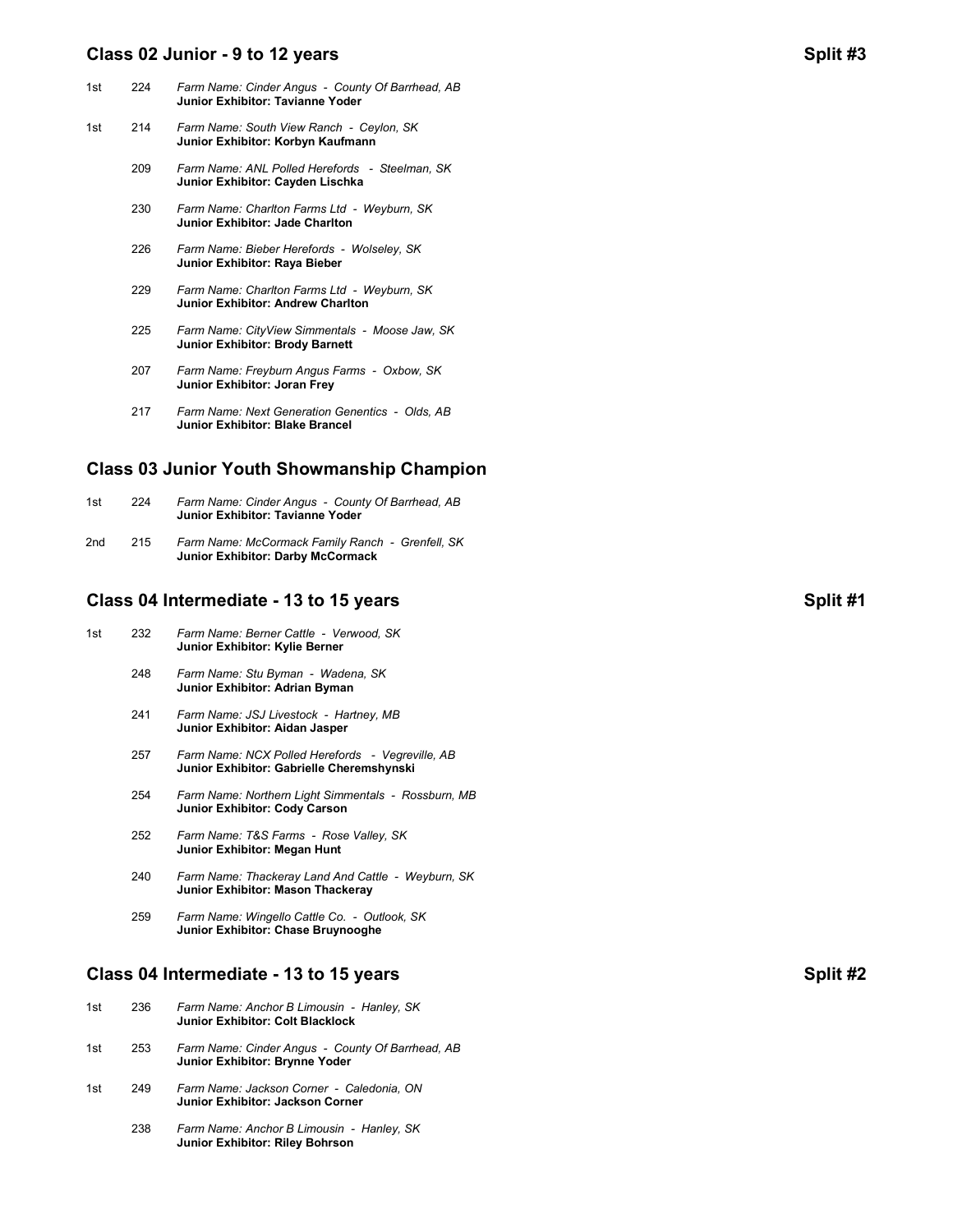- 233 *Farm Name: Blaschuck Land And Cattle Co. Chaplin, SK* **Junior Exhibitor: Jayda Blaschuck**
- 255 *Farm Name: Charlton Farms Ltd Weyburn, SK* **Junior Exhibitor: Matthew Charlton**
- 247 *Farm Name: Star P Farms Humboldt , SK* **Junior Exhibitor: Katherine Possberg**
- 244 *Farm Name: T Bar K Ranch Wawota, SK* **Junior Exhibitor: Jordan Dorrance**
- 235 *Farm Name: Freyburn Angus Farms Oxbow, SK* **Junior Exhibitor: Reegan Frey**

# **Class 04 Intermediate - 13 to 15 years Split #3**

| 1st | 237 | Farm Name: Anchor B Limousin - Hanley, SK<br>Junior Exhibitor: Sienna Bohrson |
|-----|-----|-------------------------------------------------------------------------------|
| 1st | 243 | Farm Name: South View Ranch - Ceylon, SK<br>Junior Exhibitor: Kamrie Kaufmann |
|     | 256 | Farm Name: Bieber Herefords - Wolseley, SK<br>Junior Exhibitor: Aiva Bieber   |
|     | 234 | Farm Name: Freyburn Angus Farms - Oxbow, SK<br>Junior Exhibitor: Dylan Frey   |
|     | 258 | Farm Name: Notta Ranch - Neilburg, SK<br>Junior Exhibitor: McKenna Goodfellow |

- 239 *Farm Name: Prospect Hill Shorthorns Meeting Creek, AB* **Junior Exhibitor: Kayla Vandevoorde**
- 246 *Farm Name: Rafter V Ranch Outlook, SK* **Junior Exhibitor: Hayes Vermette**
- 251 *Farm Name: Wilbar Cattle Co Dundurn, SK* **Junior Exhibitor: Kylie Willms**
- 245 *Farm Name: T Bar K Ranch Wawota, SK* **Junior Exhibitor: Sydney Dorrance**

## **Class 05 Intermediate Youth Showmanship Champion**

| 1st | 236 | Farm Name: Anchor B Limousin - Hanley, SK |  |
|-----|-----|-------------------------------------------|--|
|     |     | Junior Exhibitor: Colt Blacklock          |  |

2nd 253 *Farm Name: Cinder Angus - County Of Barrhead, AB* **Junior Exhibitor: Brynne Yoder**

## **Class 06 Senior - 16 to 21 years Split #1**

| 1st | 242 | Farm Name: Double B Angus - McLean, SK<br>Junior Exhibitor: Baxter Blair                      |
|-----|-----|-----------------------------------------------------------------------------------------------|
| 1st | 280 | Farm Name: Twisted Sisters Livestock - Lloydminster, AB<br>Junior Exhibitor: Brianna Kimmel   |
|     | 283 | Farm Name: Anderson Cattle Company Inc. - Swan River, MB<br>Junior Exhibitor: Leah Graham     |
|     | 268 | Farm Name: Blaschuck Land And Cattle Co. - Chaplin, SK<br>Junior Exhibitor: Mikayla Blaschuck |
|     | 270 | Farm Name: HMS Hi-Cliffe - Outlook. SK<br>Junior Exhibitor: Jay Morgan Millham                |
|     | 266 | Farm Name: Little Rebel Cattle Company - Udora, ON<br>Junior Exhibitor: Blair McGlashan       |
|     | 261 | Farm Name: Nu-Horizon Angus - Lipton, SK<br>Junior Exhibitor: Justin Mosher                   |

 276 *Farm Name: Blair Athol Farms - Arcola, SK* **Junior Exhibitor: Christin Dixon**